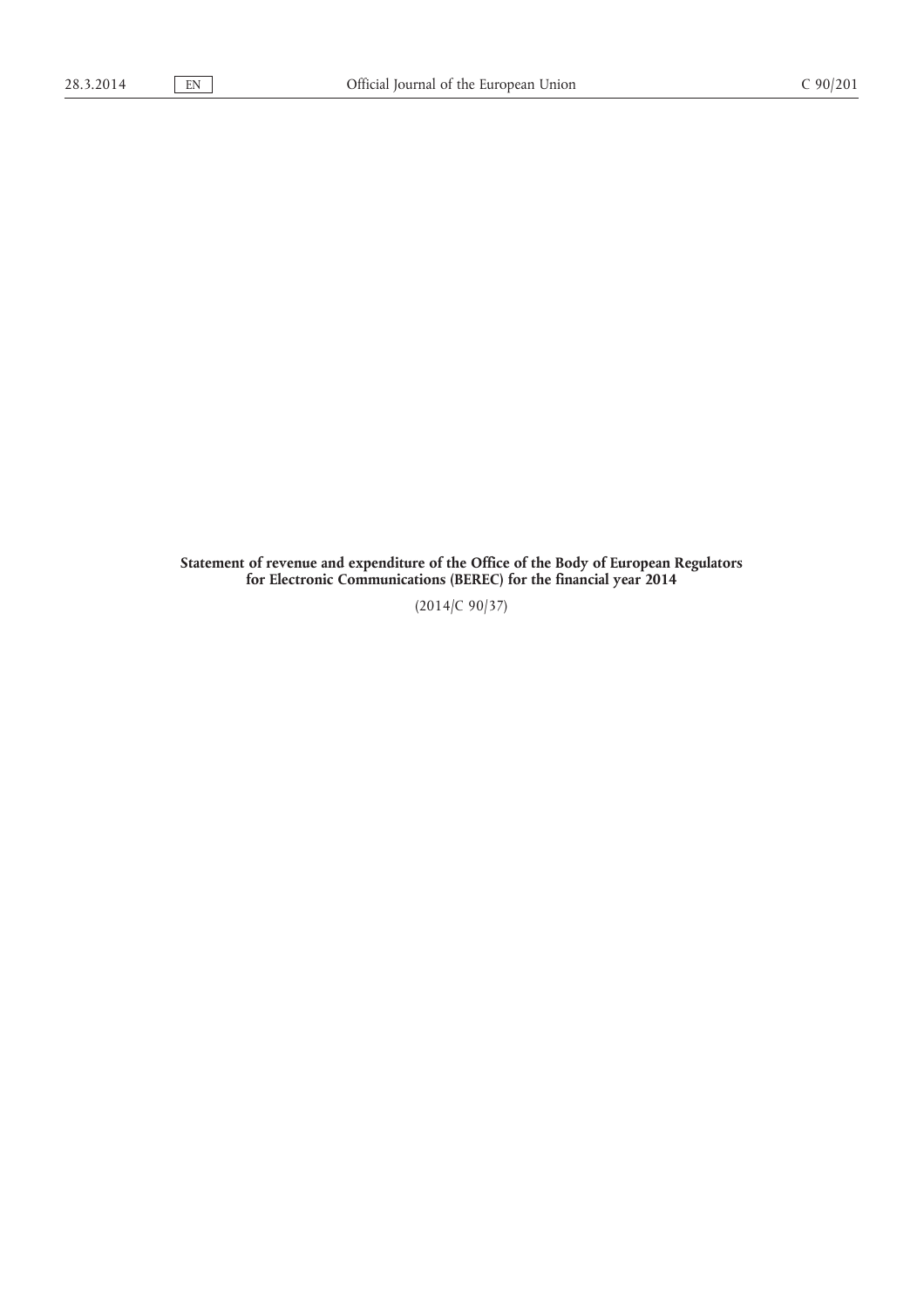## **REVENUE**

| Title<br>Chapter                                                                                                                                                                                                                                                                                            | Heading                                             | Financial year 2014 | Financial year 2013      | Financial year 2012 |
|-------------------------------------------------------------------------------------------------------------------------------------------------------------------------------------------------------------------------------------------------------------------------------------------------------------|-----------------------------------------------------|---------------------|--------------------------|---------------------|
| $\overline{2}$                                                                                                                                                                                                                                                                                              | EUROPEAN UNION SUBSIDY                              |                     |                          |                     |
| $2\ 0$                                                                                                                                                                                                                                                                                                      | EUROPEAN UNION SUBSIDY                              | 4 1 6 2 8 7 4       | 3 5 5 6 0 0 0            | 3 190 000,-         |
|                                                                                                                                                                                                                                                                                                             | Title $2$ - Total                                   | 4 162 874           | 3 556 000                | 3 190 000,-         |
| $\overline{\mathbf{3}}$                                                                                                                                                                                                                                                                                     | EUROPEAN FREE TRADE ASSOCIATION (EFTA) CONTRIBUTION |                     |                          |                     |
| $3\,0$                                                                                                                                                                                                                                                                                                      | EUROPEAN FREE TRADE ASSOCIATION (EFTA) CONTRIBUTION | p.m.                |                          | $0,$ —              |
|                                                                                                                                                                                                                                                                                                             | Title 3 - Total                                     | p.m.                |                          | $0,-$               |
| $\overline{\mathbf{4}}$                                                                                                                                                                                                                                                                                     | <b>OTHER CONTRIBUTIONS (*)</b>                      |                     |                          |                     |
| $4\ 0$                                                                                                                                                                                                                                                                                                      | OTHER CONTRIBUTIONS (*)                             | p.m.                |                          | $0,$ —              |
|                                                                                                                                                                                                                                                                                                             | Title 4 - Total                                     | p.m.                | $\overline{\phantom{0}}$ | $0,-$               |
| $5\overline{)}$                                                                                                                                                                                                                                                                                             | ADMINISTRATIVE OPERATIONS                           |                     |                          |                     |
| $5\,0$                                                                                                                                                                                                                                                                                                      | ADMINISTRATIVE OPERATIONS                           | p.m.                | p.m.                     | $0, -$              |
|                                                                                                                                                                                                                                                                                                             | Title $5 -$ Total                                   | p.m.                | p.m.                     | $0,-$               |
|                                                                                                                                                                                                                                                                                                             |                                                     |                     |                          |                     |
|                                                                                                                                                                                                                                                                                                             |                                                     |                     |                          |                     |
|                                                                                                                                                                                                                                                                                                             |                                                     |                     |                          |                     |
|                                                                                                                                                                                                                                                                                                             |                                                     |                     |                          |                     |
|                                                                                                                                                                                                                                                                                                             |                                                     |                     |                          |                     |
|                                                                                                                                                                                                                                                                                                             |                                                     |                     |                          |                     |
|                                                                                                                                                                                                                                                                                                             |                                                     |                     |                          |                     |
|                                                                                                                                                                                                                                                                                                             |                                                     |                     |                          |                     |
|                                                                                                                                                                                                                                                                                                             |                                                     |                     |                          |                     |
|                                                                                                                                                                                                                                                                                                             |                                                     |                     |                          |                     |
|                                                                                                                                                                                                                                                                                                             |                                                     |                     |                          |                     |
|                                                                                                                                                                                                                                                                                                             |                                                     |                     |                          |                     |
|                                                                                                                                                                                                                                                                                                             |                                                     |                     |                          |                     |
|                                                                                                                                                                                                                                                                                                             |                                                     |                     |                          |                     |
|                                                                                                                                                                                                                                                                                                             |                                                     |                     |                          |                     |
|                                                                                                                                                                                                                                                                                                             |                                                     |                     |                          |                     |
|                                                                                                                                                                                                                                                                                                             |                                                     |                     |                          |                     |
|                                                                                                                                                                                                                                                                                                             |                                                     |                     |                          |                     |
|                                                                                                                                                                                                                                                                                                             |                                                     |                     |                          |                     |
|                                                                                                                                                                                                                                                                                                             |                                                     |                     |                          |                     |
|                                                                                                                                                                                                                                                                                                             |                                                     |                     |                          |                     |
|                                                                                                                                                                                                                                                                                                             |                                                     |                     |                          |                     |
|                                                                                                                                                                                                                                                                                                             |                                                     |                     |                          |                     |
|                                                                                                                                                                                                                                                                                                             |                                                     |                     |                          |                     |
|                                                                                                                                                                                                                                                                                                             | <b>GRAND TOTAL</b>                                  | 4 162 874           | 3 5 5 6 0 0 0            | 3 190 000,-         |
| (*) Estimated voluntary contributions from Member States or from their National Regulatory Authorities (NRAs). These contributions shall be used to finance specific items<br>of operational expenditure as defined in an agreement to be concluded between the Office and the Member States of their NRAs. |                                                     |                     |                          |                     |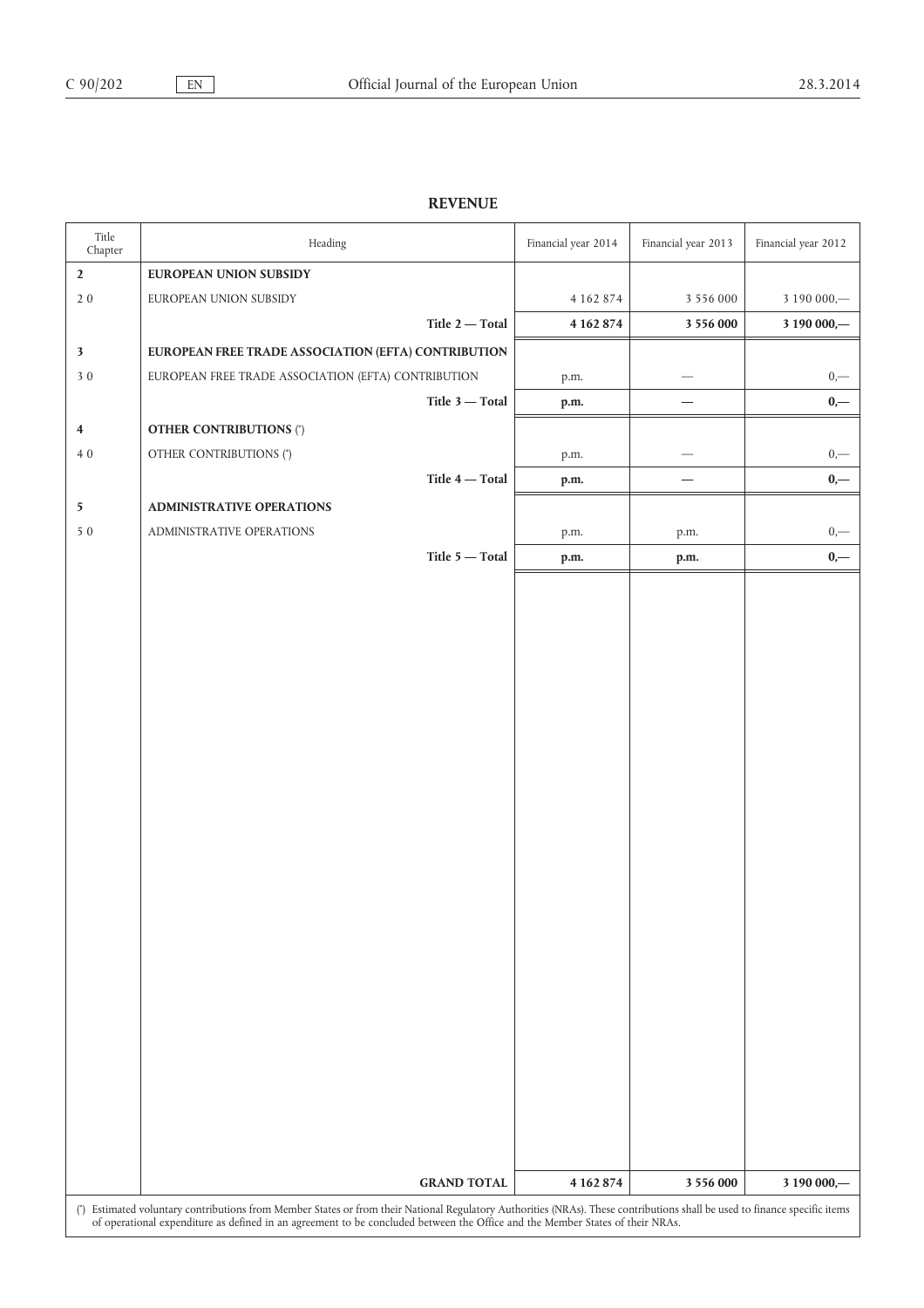## **EXPENDITURE**

| Title<br>Chapter | Heading                                                   | Appropriations 2014 | Appropriations 2013 | Outturn 2012 |
|------------------|-----------------------------------------------------------|---------------------|---------------------|--------------|
| $\mathbf{1}$     | <b>STAFF EXPENDITURE</b>                                  |                     |                     |              |
| 11               | SALARIES AND ALLOWANCES                                   | 1978 600            | 1 486 309           | 1 256 498,-  |
| 1 <sub>2</sub>   | EXPENDITURE RELATING TO STAFF RECRUITMENT                 | 142 000             | 156 400             | $116951-$    |
| 1 3              | MISSION EXPENSES                                          | 220 000             | 224 700             | 169 048,-    |
| 14               | SOCIOMEDICAL INFRASTRUCTURE                               | 30 000              | 7 0 0 0             | $7426 -$     |
| 15               | PROFESSIONAL DEVELOPMENT                                  | 70 000              | 80 000              | 78 998,-     |
| 16               | <b>EXTERNAL SERVICES</b>                                  | 100 000             | 370 000             | $60755 -$    |
| 17               | RECEPTIONS AND EVENTS                                     | 20 000              | 9 0 0 0             | $11970 -$    |
|                  | Title 1 - Total                                           | 2 560 600           | 2 3 3 4 4 0 9       | 1701646,-    |
|                  |                                                           |                     |                     |              |
|                  |                                                           |                     |                     |              |
|                  |                                                           |                     |                     |              |
|                  |                                                           |                     |                     |              |
|                  |                                                           |                     |                     |              |
| $\overline{2}$   | INFRASTRUCTURE AND OPERATING/RUNNING EXPENDITURE          |                     |                     |              |
| 20               | RENTAL OF BUILDINGS AND ASSOCIATED COSTS                  | 77 000              | 54 700              | $30881 -$    |
| 21               | INFORMATION AND COMMUNICATION TECHNOLOGIES                | 280 000             | 126 800             | $105591 -$   |
| 2 <sub>2</sub>   | MOVABLE PROPERTY AND ASSOCIATED COSTS                     | 23 000              | 19 500              | $0, -$       |
| 2 <sub>3</sub>   | CURRENT ADMINISTRATIVE EXPENDITURE                        | 40 300              | 54 800              | $20164 -$    |
| 24               | TELECOMMUNICATIONS AND POSTAL EXPENSES                    | 77 500              | 36 800              | 35 840,-     |
| 2 <sub>5</sub>   | MEETING EXPENSES                                          | 10 000              | 1 0 0 0             | $189453-$    |
|                  | Title 2-Total                                             | 507 800             | 293 600             | 381 929,-    |
|                  |                                                           |                     |                     |              |
|                  |                                                           |                     |                     |              |
|                  |                                                           |                     |                     |              |
|                  |                                                           |                     |                     |              |
|                  |                                                           |                     |                     |              |
| 3                | <b>OPERATIONAL EXPENDITURE</b>                            |                     |                     |              |
| 30               | SUPPORT TO IMPLEMENTATION OF BEREC WORK PROGRAMME         | 552 000             | 489 291             | 431 303,-    |
| 3 1              | HORIZONTAL ACTIVITIES (OTHER SUPPORT NOT DIRECTLY RELATED |                     |                     |              |
|                  | TO BEREC WORK PROGRAMME)                                  | 542 474             | 439 700             | 33 429,-     |
|                  | Title 3 - Total                                           | 1 094 474           | 928 991             | 464 732,-    |
|                  |                                                           |                     |                     |              |
|                  |                                                           |                     |                     |              |
|                  |                                                           |                     |                     |              |
|                  |                                                           |                     |                     |              |
|                  |                                                           |                     |                     |              |
|                  |                                                           |                     |                     |              |
|                  |                                                           |                     |                     |              |
|                  |                                                           |                     |                     |              |
|                  |                                                           |                     |                     |              |
|                  | <b>GRAND TOTAL</b>                                        | 4 162 874           | 3 5 5 6 0 0 0       | 2 548 307,-  |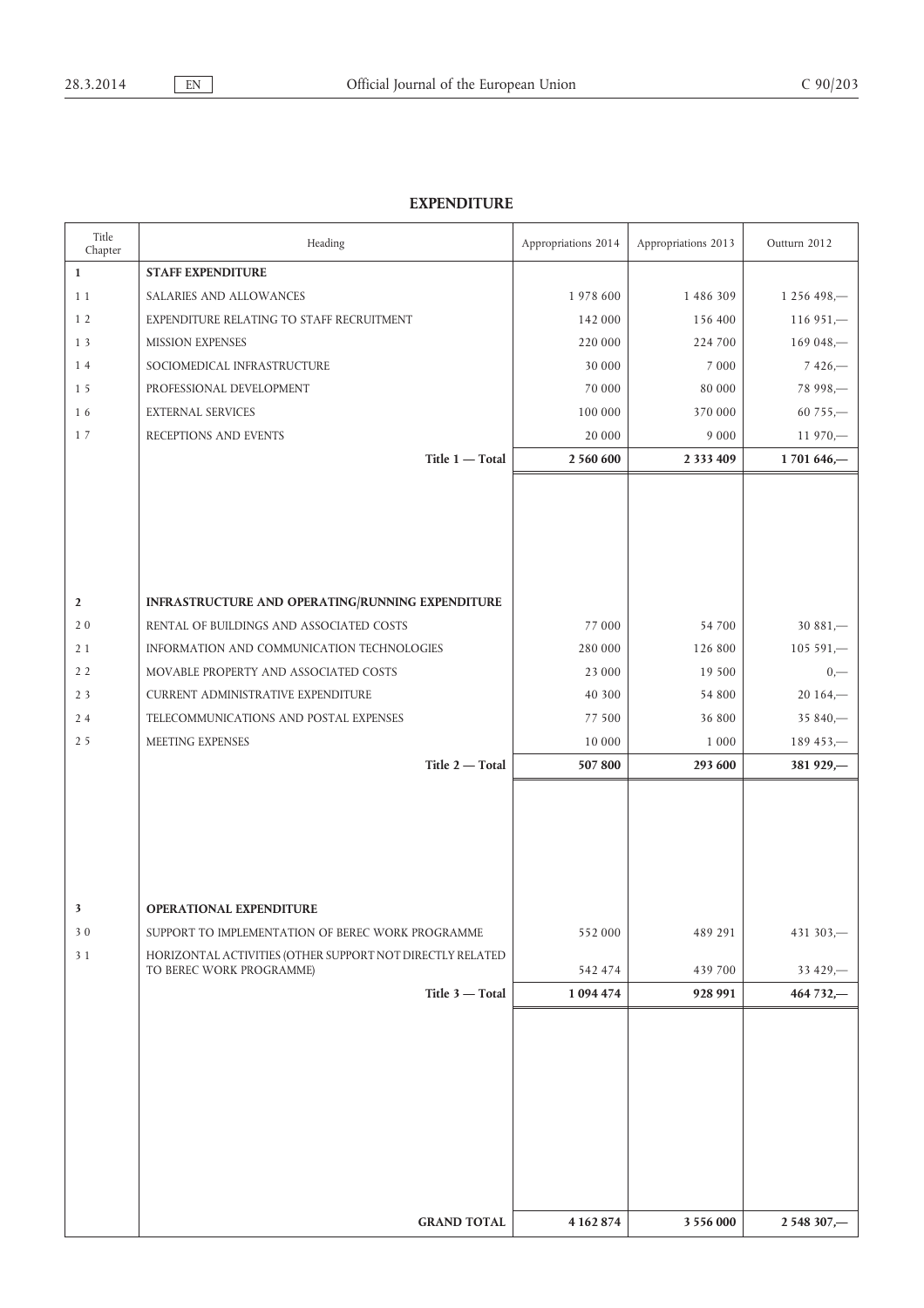| --------<br>---- г       |                                 |                         |                          |                                   |                                  |                          |
|--------------------------|---------------------------------|-------------------------|--------------------------|-----------------------------------|----------------------------------|--------------------------|
|                          | 2014                            |                         | 2013                     |                                   | 2012                             |                          |
| Function group and grade | Permanent posts                 | Temporary posts         | Permanent posts          | Temporary posts                   | Permanent posts                  | Temporary posts          |
| $\mbox{AD}$ 16           | $\overline{\phantom{0}}$        | $\qquad \qquad -$       | $\qquad \qquad$          | $\qquad \qquad -$                 | $\qquad \qquad$                  | $\qquad \qquad$          |
| ${\rm AD}$ 15            |                                 |                         |                          |                                   |                                  |                          |
| $AD$ 14                  |                                 | $\mathbf{1}$            |                          | $\mathbf{1}$                      |                                  | $\mathbf{1}$             |
| $\mbox{AD}$ 13           |                                 |                         |                          |                                   |                                  |                          |
| $AD$ 12                  |                                 |                         |                          |                                   |                                  |                          |
| $AD$ 11                  |                                 |                         |                          |                                   |                                  |                          |
| $\mbox{AD}$ 10           |                                 |                         |                          |                                   |                                  |                          |
| AD9                      |                                 | $\overline{2}$          |                          | $\sqrt{2}$                        |                                  | $\sqrt{2}$               |
| ${\rm AD}$ 8             |                                 |                         |                          |                                   |                                  |                          |
| $\mbox{AD}$ 7            |                                 | $\overline{\mathbf{3}}$ |                          | $\overline{\mathbf{3}}$           |                                  | $\overline{\mathbf{3}}$  |
| AD $6\,$                 |                                 |                         |                          |                                   |                                  |                          |
| AD 5                     |                                 | 5                       |                          | $\overline{5}$                    |                                  | $\overline{5}$           |
| Total AD                 | $\overline{\phantom{m}}$        | $11\,$                  |                          | $11\,$                            |                                  | $11\,$                   |
| $\operatorname{AST}11$   |                                 |                         |                          | $\overbrace{\phantom{123221111}}$ | $\overline{\phantom{0}}$         | $\overline{\phantom{0}}$ |
| AST 10                   |                                 |                         |                          |                                   |                                  |                          |
| AST 9                    |                                 |                         |                          |                                   |                                  |                          |
| AST 8                    |                                 |                         |                          |                                   |                                  |                          |
| AST 7                    |                                 |                         |                          |                                   |                                  |                          |
| AST 6                    |                                 |                         |                          |                                   |                                  |                          |
| AST 5                    |                                 |                         |                          |                                   |                                  |                          |
| AST 4                    |                                 |                         |                          |                                   |                                  |                          |
| AST 3                    |                                 | $\overline{4}$          |                          | $\overline{4}$                    |                                  | $\overline{4}$           |
| $\operatorname{AST}2$    |                                 |                         |                          |                                   |                                  |                          |
| $\operatorname{AST}$ 1   |                                 | $1\,$                   |                          | $\mathbf{1}$                      | $\overline{\phantom{0}}$         | $\,1\,$                  |
| Total AST                | $\overbrace{\phantom{1232211}}$ | $\overline{5}$          |                          | $\overline{5}$                    | $\overbrace{\phantom{12322111}}$ | $\overline{5}$           |
| Total                    | $\overline{\phantom{m}}$        | 16                      | $\overline{\phantom{m}}$ | $16\,$                            |                                  | $16\,$                   |
| <b>Grand Total</b>       | $16\,$                          |                         | 16                       |                                   |                                  | $16\,$                   |

## **Establishment plan**